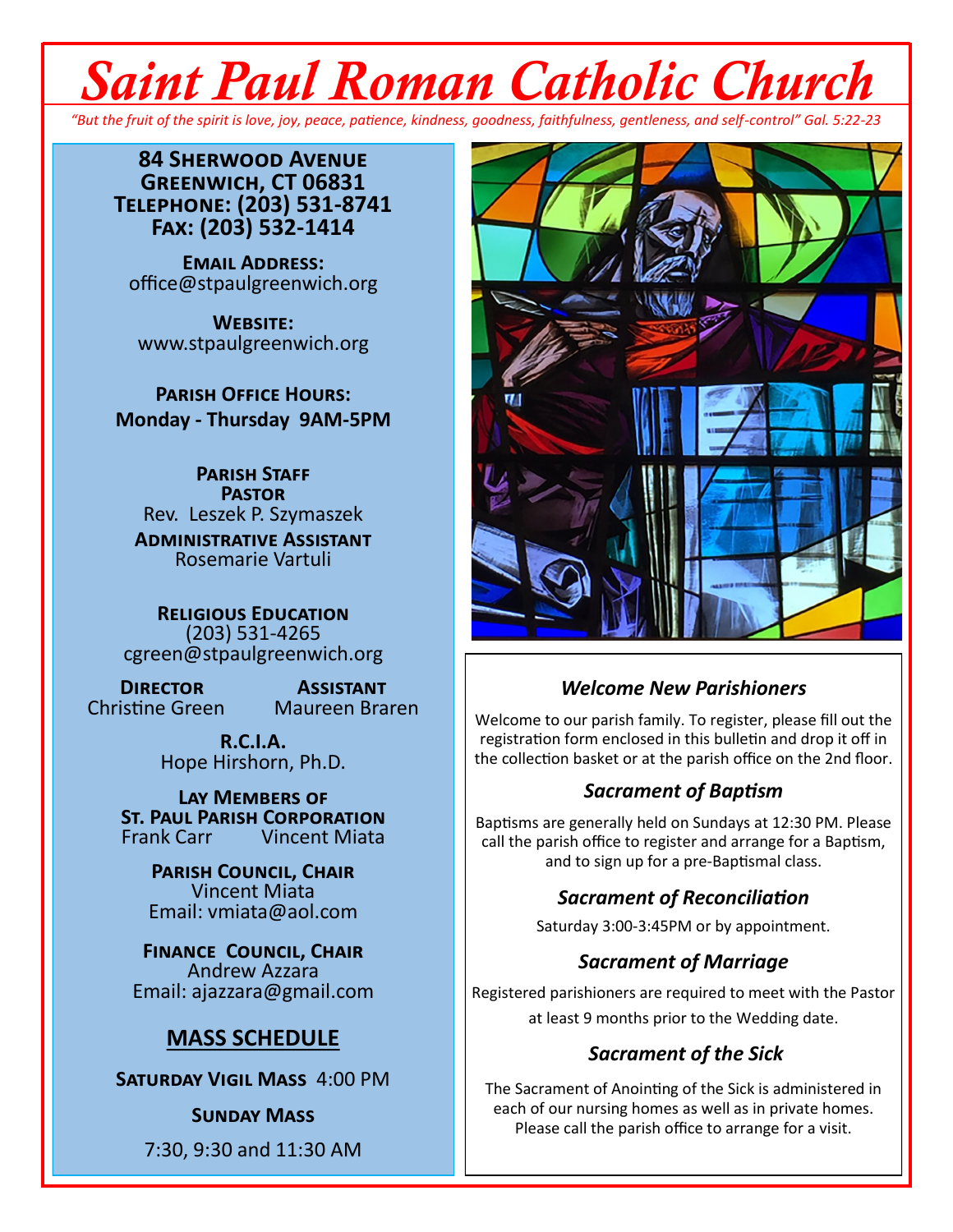The Perpetual Light candle burns this week for:

#### *Marcella Kowalski*

From Ellie & Joe Filanowski

Our Lady of Guadalupe candle burns this week for:



*The Intention of Patricia Flanagan*

From The Women's Guild



#### **PRAY FOR**

Would you like us to pray for you or your loved one? Please call the office at (203) 531-8741 between

the hours of 9:00 AM and 4:00 PM. Please keep the following in your prayers – the names of those who are sick in our parish, those facing surgery and those in need of healing:

**Fr. Frank Winn, Msgr Stephen DiGiovanni, Maeve Carr, Adrianna, Liam Craane, Stephanie Belmonte, Norman Goldfarb, Jenny Romanello, Christian John, Anthony Marini, Jani & Marco Cuono, Salvatore Piria, Arlene & Rich Esposito, For A Special Intention, Gail Piria, Lisa Ferretti, RosaMaria Santos, Zachary Dolgetta, Roger Woolcott, Christina Zannikos, Robert Mulderrig, David Snyder, Anthony Rovitaille, Joseph Occhicone, Jr., Joseph Boskello, Philip Pagliarullo, Joanne Carpenito, Joe DeLaurentis, Laurie Koziel-Murphy, Jenell Nani, Lisa, Virginia Hagan, Lucy Mirarchi, Erick Laing, Rajanand Bisnathsing, Esperanza Ramos, Rocco Anthony Marino, Elinor Carr, Barbara Leon, Annette, Jorge Saavedra, Agostino Colotti, John Riddle, Elizabeth Jaeger, DeeDee Mitchell, Pat Marciano, Daniela Forte**, **Kathy Carlin**

### **Church Support**

|                         |          | In Pew On Line | Total            |
|-------------------------|----------|----------------|------------------|
| Christmas Collection    | \$52,229 |                | \$6,035 \$58,264 |
| January 1, 2020         | \$1,898  | \$1,350        | \$3,248          |
| Sunday, January 5, 2020 | \$3,989  | \$4,117        | \$8,106          |

#### **THANK YOU FOR YOUR GENEROSITY!**

If you are unable to attend Mass, please consider "making-up" your offering at the next Mass you attend.

Consider signing-up for Online Giving—it's easy! Just go to **www.stpaulgreenwich.org** and click on…



Please consider remembering

St. Paul Church in your will or estate planning

# **BEREAVEMENT GROUP**

At St. Paul Parish

When you lose a loved one, whether 2 weeks or 2 years ago, your world has changed forever. Sharing your experience can be helpful both for yourself and for others. When we come together, we enlarge the possibilities of healing and of hope for the future.

Please join us on **Thursday, January 23rd (5:30pm to 7:00pm)** in the **Parish Center**. The group will meet every other Thursday evening. Dianne Deachan PhD, psychologist and parishioner, will lead the group. For further information please contact:

Dianne at diannefdf@yahoo.com, SUBJECT LINE: Bereavement Group.

If you prefer, call Dianne at 914-327-0447. Leave a message and she will return your call as soon as possible.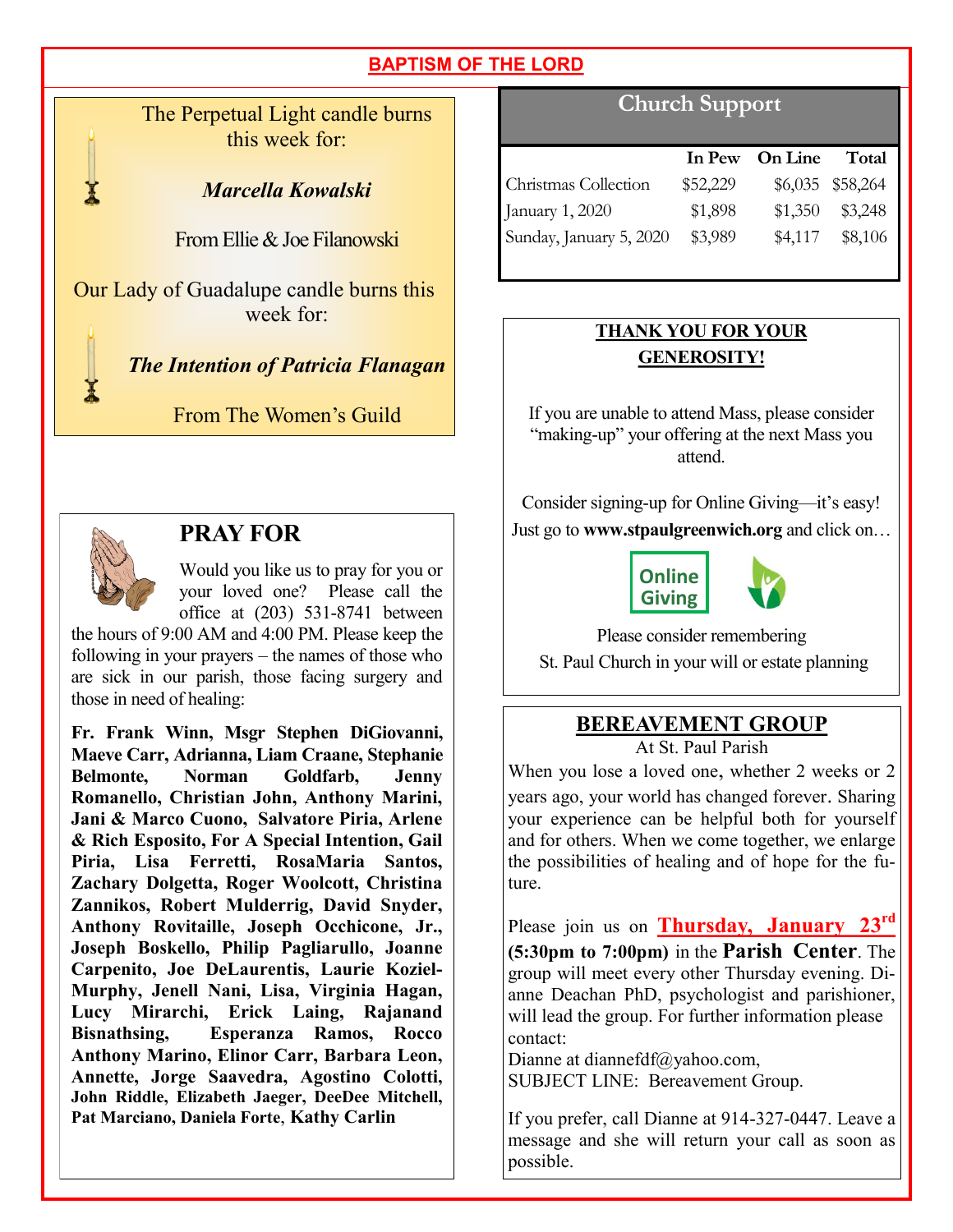#### **Upcoming Parish Meetings and Events**

| 1/12 | Sun             | Class $1,3,4$               | 8:30-9:30am    |
|------|-----------------|-----------------------------|----------------|
|      |                 | Classes PreK/K, $2,3,4,5,6$ | 10:30-11:30am  |
| 1/14 | Tue             | Class $3,4,5,6$             | 4:15-5:15pm    |
|      |                 | Class $6,7,8$               | No Class       |
| 1/15 | Wed             | <b>Ladies Guild</b>         | $1:00$ pm      |
|      |                 |                             |                |
| 1/19 | S <sub>un</sub> | No Class                    |                |
| 1/21 | Tue             | No Class                    |                |
| 1/23 | Thu             | Bereavement Group           | $5:30-7:00$ pm |
|      |                 |                             |                |
| 1/26 | Sun             | Classes $1,3,4$             | $8:30-9:30$ am |
|      |                 | Classes PreK/K, $2,3,4,5,6$ | 10:30-11:30am  |
| 1/28 | Tue             | Class $3,4,5,6$             | $4:15-5:15$ pm |
|      |                 | Class $6,7,8$               | $6:30-8:00$ pm |
|      |                 |                             |                |
| 2/2  | Sun             | Classes $1,3,4$             | 8:30-9:30am    |
|      |                 | Classes PreK/K, $2,3,4,5,6$ | 10:30-11:30am  |
| 2/4  | Tues            | Class $3,4,5,6$             | $4:15-5:15$ pm |
|      |                 | Class $6,7,8$               | 6:30-8:00pm    |
|      |                 |                             |                |

#### **OPEN HOUSE**

Cardinal Kung Academy, a division of Trinity Catholic High School, is a diocesan high school offering a rigorous all-honors program with a classical pedagogy.

Come meet the teachers and experience the difference of a classical high school education at our Open House on January 27th from 6:30 pm to 8:30pm at 948 Newfield Avenue, Stamford.

Now accepting applications for all grades for the 2020-2021 academic year. To schedule a visit or a shadow day please call (203)329-8296 or cardinalkungacademy@gmail.com or visit www.cardinalkungacademy.org.



The March for Life will be held on Friday, January 24th in Washington DC

Buses to Washington will be leaving from Corpus Christi Church, 135 S. Regent St. Port Chester at 4:30am.

Once in DC the group will attend Mass and then the March. Expected arrival back at Corpus Christi is 9:30pm The price is \$55 for adults and \$25 for students.

Please contact Rosemary Tirone at (914)937-3273 to make reservations or for more information.

#### **LIFE CHAIN**

Please join us Sunday, January 19th 2:00pm—3:30pm Kohl's Plaza, Port Chester, NY

#### **GREENWICH CATHOLIC SCHOOL**

Greenwich Catholic School provides students with a life-long intellectual and spiritual foundation through a rigorous and innovative curriculum focused on the Catholic faith, critical thinking, responsibility and service. GCS is currently accepting applications for students for grades PreK 3 through eight and will be conducting an **Open House on Sunday, January 26th at 12pm as well as on Tuesday, January 28th at 9am**. Tours of the beautiful 38 acre campus located at 471 North Street in Greenwich will be available.

Applications can be completed online at gcsct.org/ apply.

Please contact the school at (203)869-4000 with any questions or to schedule a tour.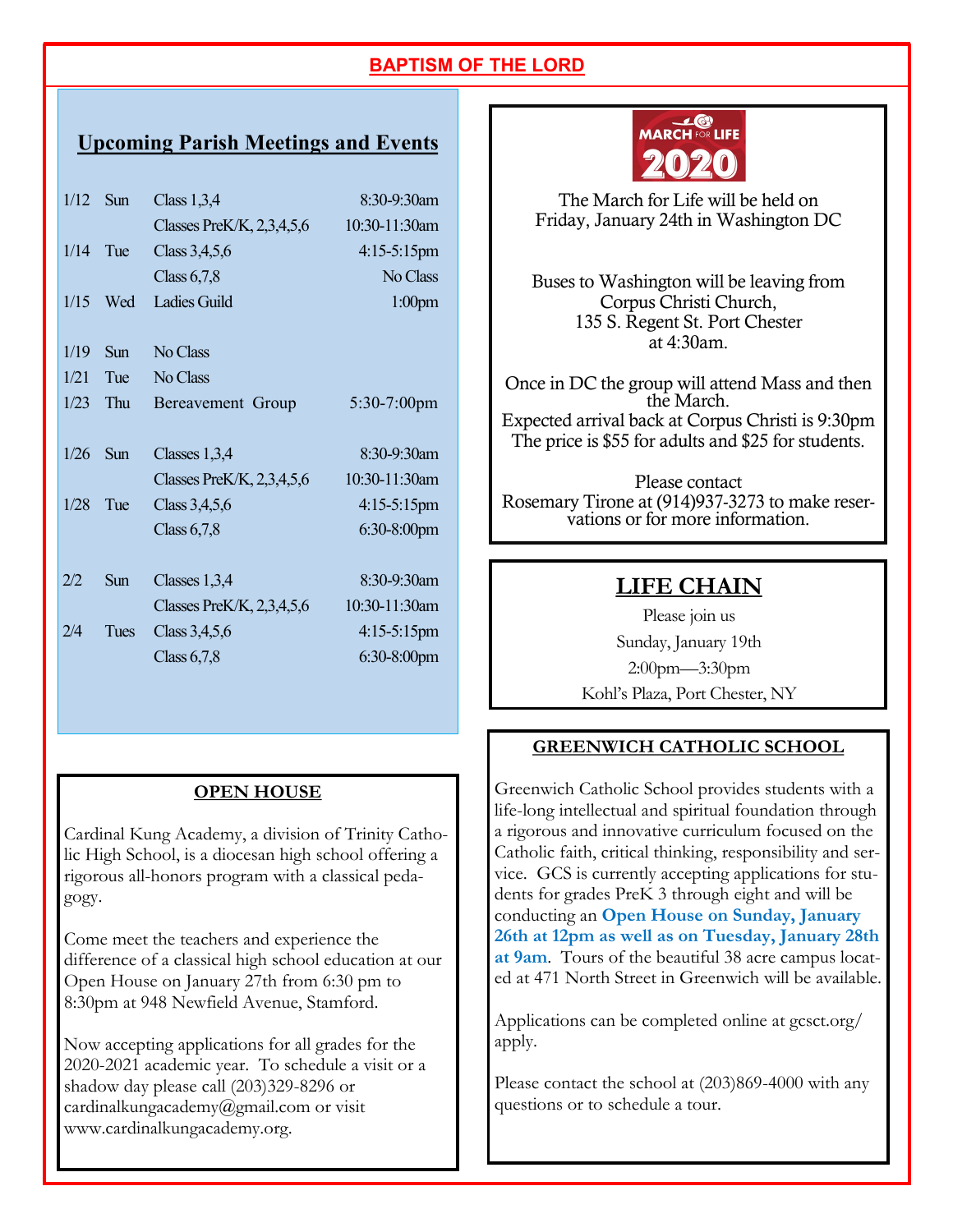#### **PARISH REGISTRATION OR CHANGE IN INFORMATION**

*If you attend our parish on a regular basis, please consider registering with us. It is helpful, especially whenever the need arises for special sacraments, sponsor certificates, religious education classes, etc. Kindly fill in the form below and return it to the rectory either by mail or by dropping it in the collection basket.*

#### **Please Print**

New: Change:

Mr. Mrs.  $Mr.$  & Mrs. Miss Ms.

First Name $(s)$ :

Wife's Maiden Name:

Last Name:

Street Address:

City:\_\_\_\_\_\_\_\_\_\_\_\_\_\_\_\_\_\_ State:\_\_\_\_\_\_\_\_\_\_\_\_\_

Phone:\_\_\_\_\_\_\_\_\_\_\_\_\_\_\_\_ Zip Code:\_\_\_\_\_\_\_\_\_\_

Birth Dates::

E-mail address:

#### **Name(s) of Children (under 18) & Birth Date(s):**

 $\mathcal{L}_\text{max}$  $\mathcal{L}_\text{max}$  $\mathcal{L}_\text{max}$  , where  $\mathcal{L}_\text{max}$  and  $\mathcal{L}_\text{max}$  and  $\mathcal{L}_\text{max}$  $\mathcal{L}_\text{max}$ 

# **ORGANIST/MUSIC DIRECTOR**

Ashley Bennett

**CANTORS** William Craane, Elizabeth Russo, Molly Davey

#### **USHERS**

*Saturday:* Mario Maffei, Richard Papalardo, Agostino Colotti, Dr. Tom Borelli, Vincent Palone, Louis Cardinale, Louis Berlingo *Sunday:* Joseph Camillo, Frank Carr, Jim Doetsch, Jim Floyd, Tom Fudale, John Titsworth Gary Wasik, Robert Imbres, Bob Gerosa, William Reynolds, Thom Ecay, Ken Kitahara, Joseph Cilauro, Tom Curtin

# **Prayer To Saint Michael**

**The Archangel**

St. Michael the Archangel, defend us in battle. Be our defense against the wickedness and snares of the Devil. May God rebuke him, we humbly pray, And do thou, O Prince of the heavenly hosts, by the power of God, cast into hell Satan, And all the evil spirits, who prowl about the world Seeking the ruin of souls. Amen

The St. Paul Family shares in the loss of

# **Emanuella Rossetti**

# **Catherine Malarkey**

# **Tony Marinaro**



Eternal rest grant unto them O Lord, and let perpetual light shine upon them May they rest in peace